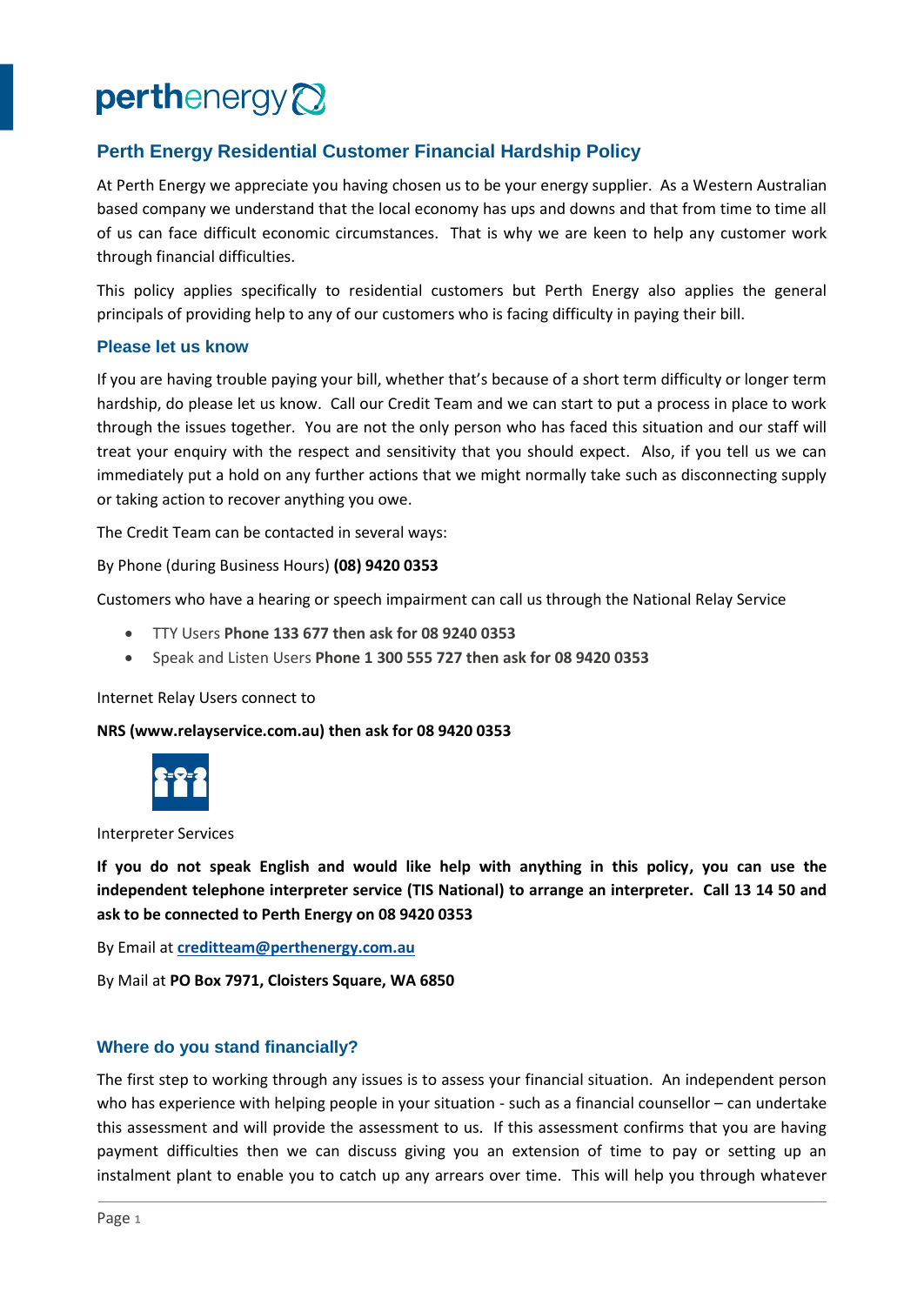has caused the difficulties and you can catch up. If we can agree on one of these options, and you stick to your commitment, then we will waive any late fees and not charge any interest on the late payments.

The assessment may show that you are experiencing more serious financial issues that are affecting your ability to meet basic living needs. You may have experienced a major issue such as:

- Loss of your, or a family member's, primary income;
- Spousal separation or divorce;
- Physical or mental health issues;
- Loss of a spouse or a loved one;
- A chronically ill child or other family member;
- Family and domestic violence; or
- Other unforeseen factors that are affecting your capacity to pay.

### **Hardship Indicators**

There are a number of factors that may indicate to us that you are experiencing financial hardship. Not all of these need to be in place but they may include:

- Previous requests for information on alternative payment arrangements;
- You have had difficulty paying your bills in the past;
- You are already eligible for Government funded concessions;
- You have had a major change of circumstances that adversely affects your finances;
- You are registered as having a person at your residence who relies on life support equipment;
- You live in public housing;
- The number of dependents you have; or
- You have a disability or medical condition that impacts your earning capacity.

## **Confidentiality**

Any information that you provide to our Credit Team remains confidential to them. It is only used to assess how we can help you and it is not passed to other parts of Perth Energy's business or to outside entities.

#### **How can we help you?**

In these more serious circumstances we will look at more options to help. We will generally offer you an instalment plan to help you catch up on any outstanding payments at a pace that matches your current circumstances. We will offer you a plan that is fair and reasonable. We do not charge any fees to set up and operate an instalment plan and, if you stick with this, then interest and late fees will be waived. And, as long as you let us know, we can consider revising this plan if you face continuing financial difficulty.

If you have accepted an offer from us for alternative payment arrangements and have used reasonable endeavours to settle any debt before the timeframe set out in any disconnection warning then the disconnection process will be suspended.

We will also give reasonable consideration to reducing some of your fees, charges or debt. We can also accept you paying your bill in advance if this helps you to better arrange payments.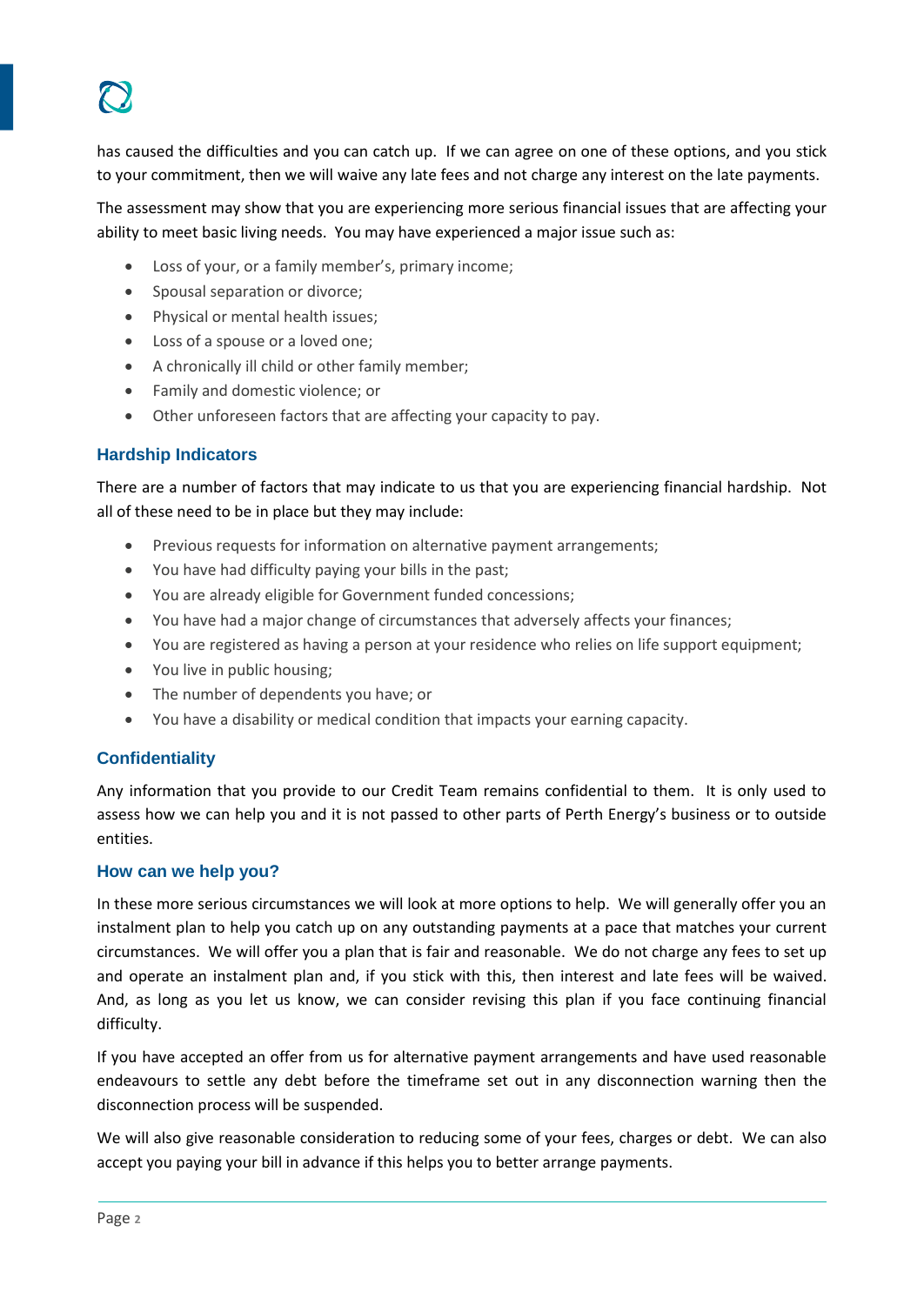Again, we encourage you to come and talk with us so that practical solutions can be put in place early. If you ask, we are able to provide further details of assistance available to customers experiencing financial hardship or payment difficulties.

#### **What are the alternatives?**

If you do not let us know but let your account fall into arrears we will generally seek to recover any outstanding money from you. As a last resort we may refer an outstanding account to a debt collection agency and the cost of this would then be added to the outstanding money owed. We really would prefer to sort out your account well before we reach this stage so the earlier you contact us the easier it is for us to put a better solution in place.

#### **Business Customers**

This hardship policy is specifically designed for residential customers but we appreciate that business customers can face tough times as well and we try to assist them as much as possible too. Please contact us early and we will consider any reasonable request for alternative payment options if you are experiencing payment difficulties.

#### **Other ways to get help**

**Payment options** – you can manage your bill by making regular deductions through Centrepay or by using direct debit. Your bill has details of how to make payments using the internet, phone or post. Centrepay can be contacted through their website at:

https://www.humanservices.gov.au/individuals/services/centrelink/centrepay

#### **Concessions and Rebates** -

If the financial relief that we provide is still not enough you may be able to make use of the Government's Hardship Utility grant Scheme (HUGS). There are three situations in which you may make an application.

- You have made a payment arrangement with us to pay the outstanding debt over a period of at least 180 days but, at the end of that 180 days, you still have an outstanding bill which is more than \$300 but less than \$1,750. We, Perth Energy, may then submit a HUGS application for you covering that outstanding debt.
- If you subsequently default on a payment arrangement and we serve you with a disconnection notice you are eligible to apply for HUGS provided that you re-enter a revised payment arrangement. We will then ensure that you are not disconnected and will guarantee connection for at least two months as long as you reasonably comply with the revised payment arrangement.
- If your supply has been disconnected you may apply for HUGS on condition that you enter into a payment arrangement for your remaining debt to us. In this circumstance we will then ensure that you are not disconnected and will guarantee connection for at least two months as long as you reasonably comply with the revised payment arrangement.

We will provide sufficient information for the customer representative to assess your eligibility for HUGS, including uploading supporting evidence on the HUGS Online System to confirm that a payment arrangement, disconnection/restriction notice or disconnection/restriction has occurred.